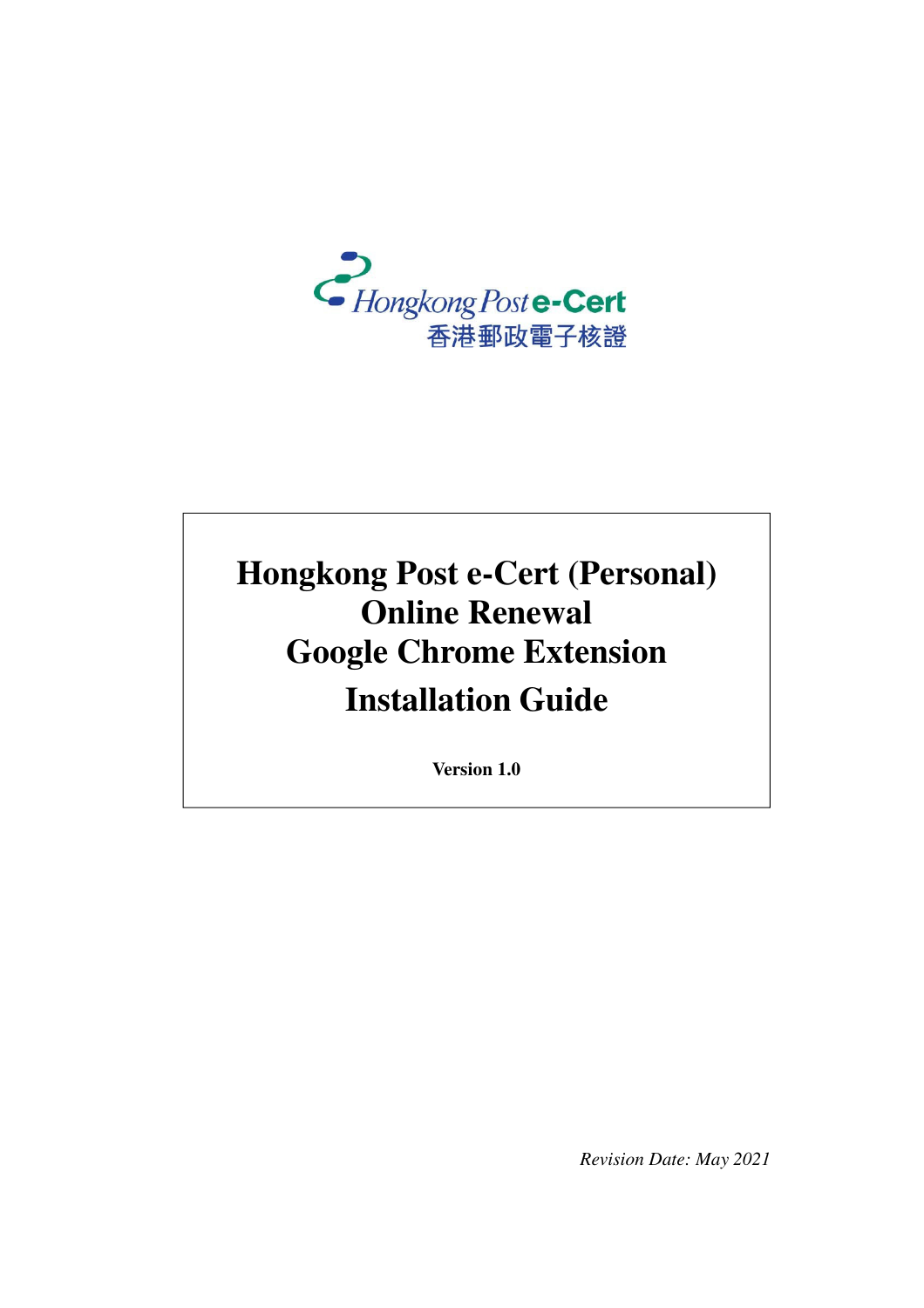## **Table of Content**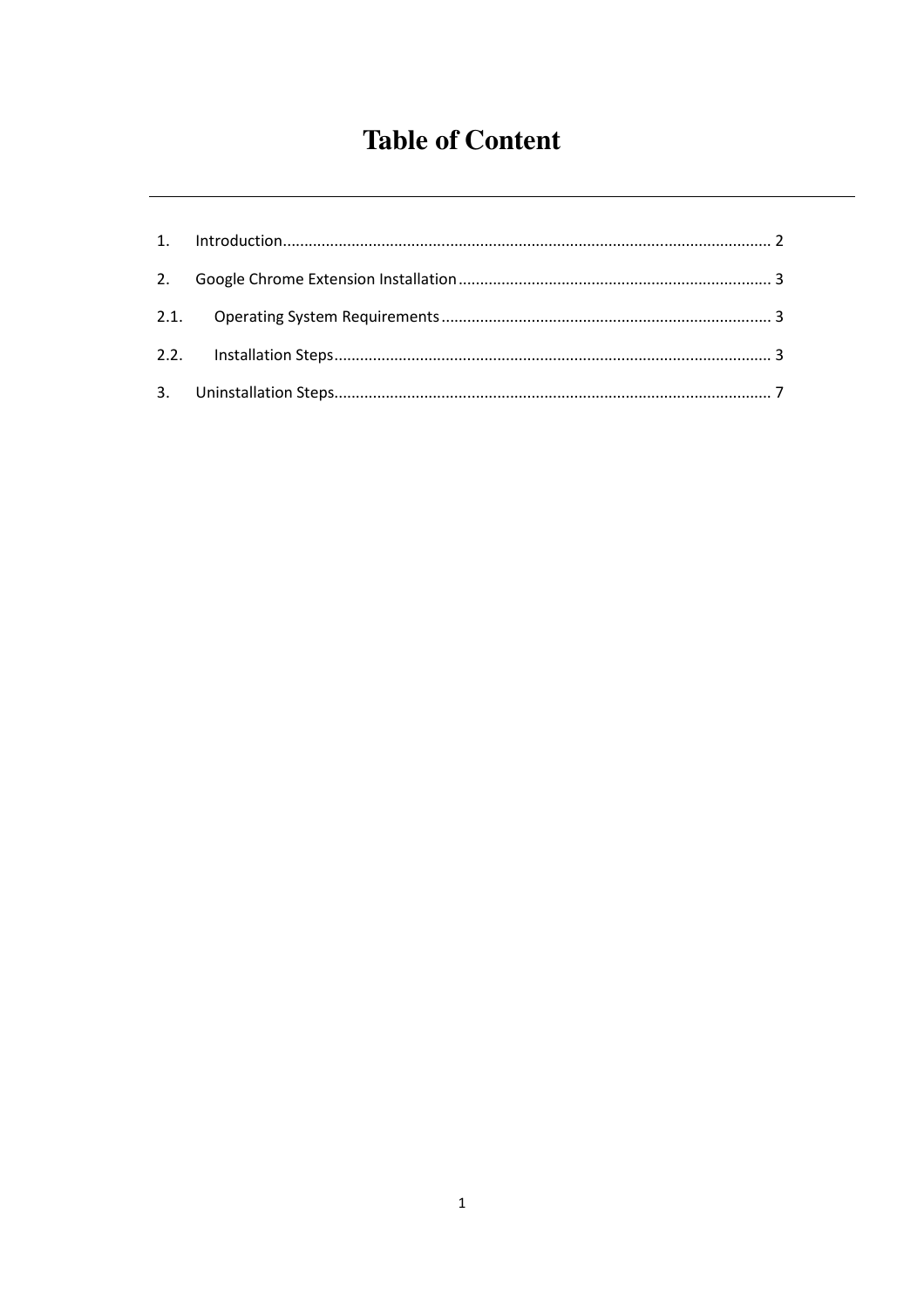#### **1. Introduction**

"**Hongkong Post e-Cert (Personal) Renewal Extension**" is designed for performing online renewal of Hongkong Post e-Cert (Personal) in Google Chrome and Microsoft Windows. The system is required to install this "**Extension"** and "**Hongkong Post e-Cert (Personal) Renewal Thin Client**" in order to perform the online renewal.

This installation manual provides steps for subscribers to install / uninstall the extension.

For enquiries, please call Hongkong Post Certification Authority hotline on 2921 6633 or email to enquiry@eCert.gov.hk.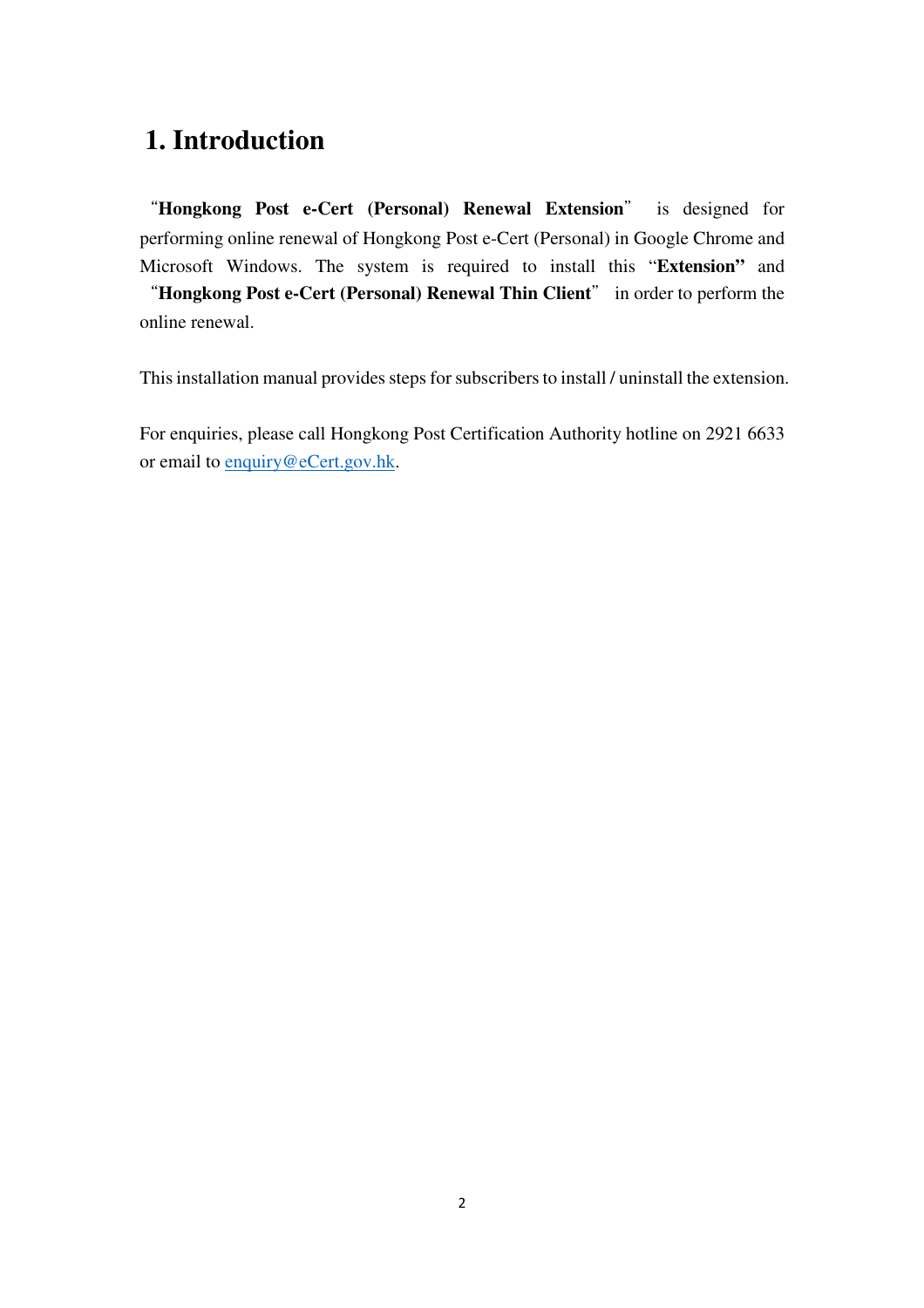## **2. Google Chrome Extension Installation**

### **2.1.Operating System Requirements**

In order to install the **Extension**, your system is required to have all as follows: -

- 1. **Microsoft Windows** 8.1 and 10 64-bit for English, Traditional Chinese or Simplified Chinese versions
- 2. **Google Chrome** version 81 or above

## **2.2.Installation Steps**

1) When subscriber accesses online renewal function and selects "**Hongkong Post e-Cert**" as login method, subscriber has to select which certificate will be used for renewal.

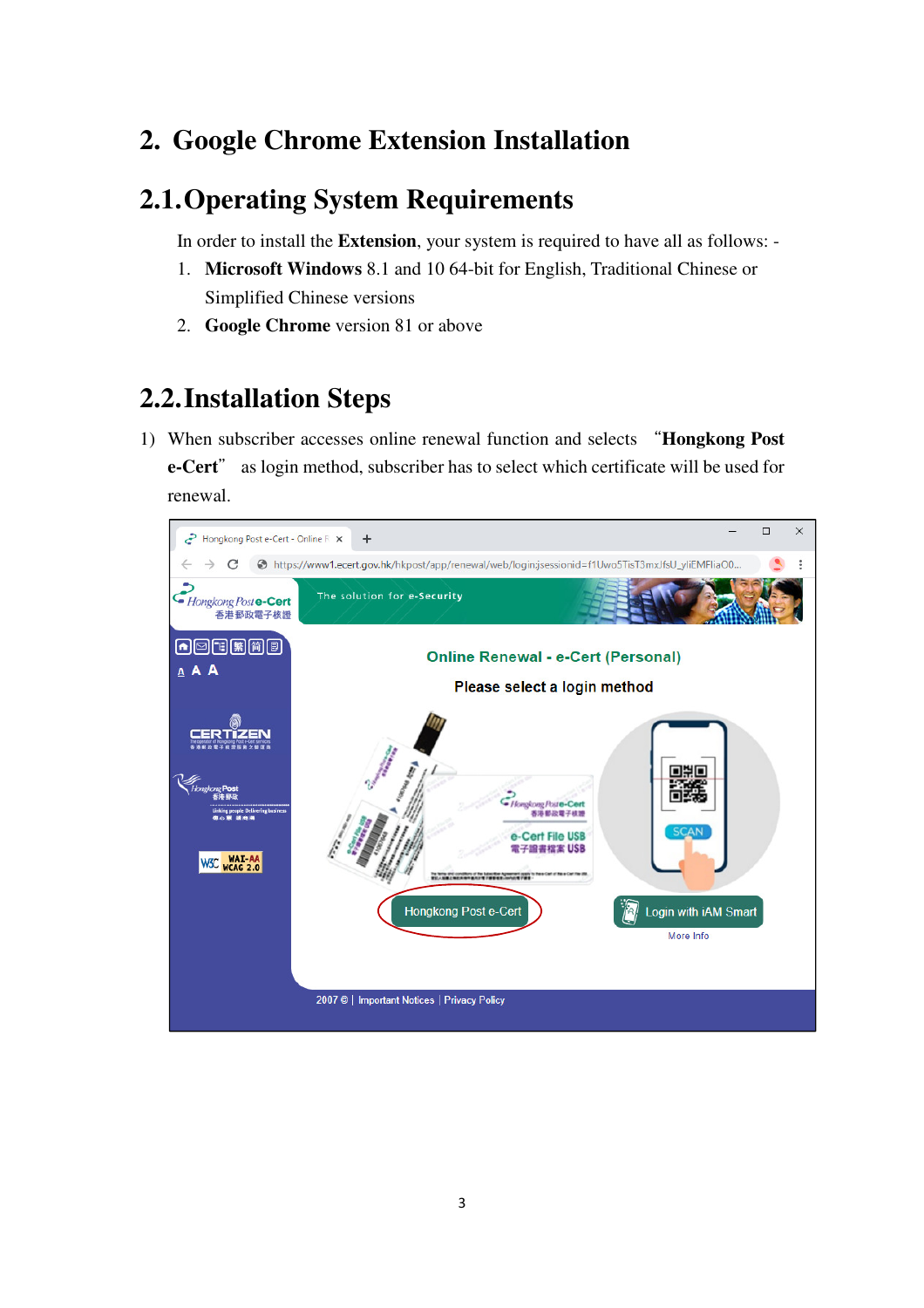| Subject          | <i>ssuer</i>  | Serial            | ۸ |
|------------------|---------------|-------------------|---|
| NG Gary          | Hongkong Post | 50D4A9239563EFF3  |   |
| <b>HON</b> James | Hongkong Post | 6D64DA9419EFBF51  |   |
| CHAN Tai Man     | Hongkong Post | 313FF03EFC558B72E |   |
| LAM Test One     | Hongkong Post | 087BCFD3F684A29E  |   |

2) System will check if the **Extension** has been installed in the browser, and if not, the subscriber can click the **Download** link.

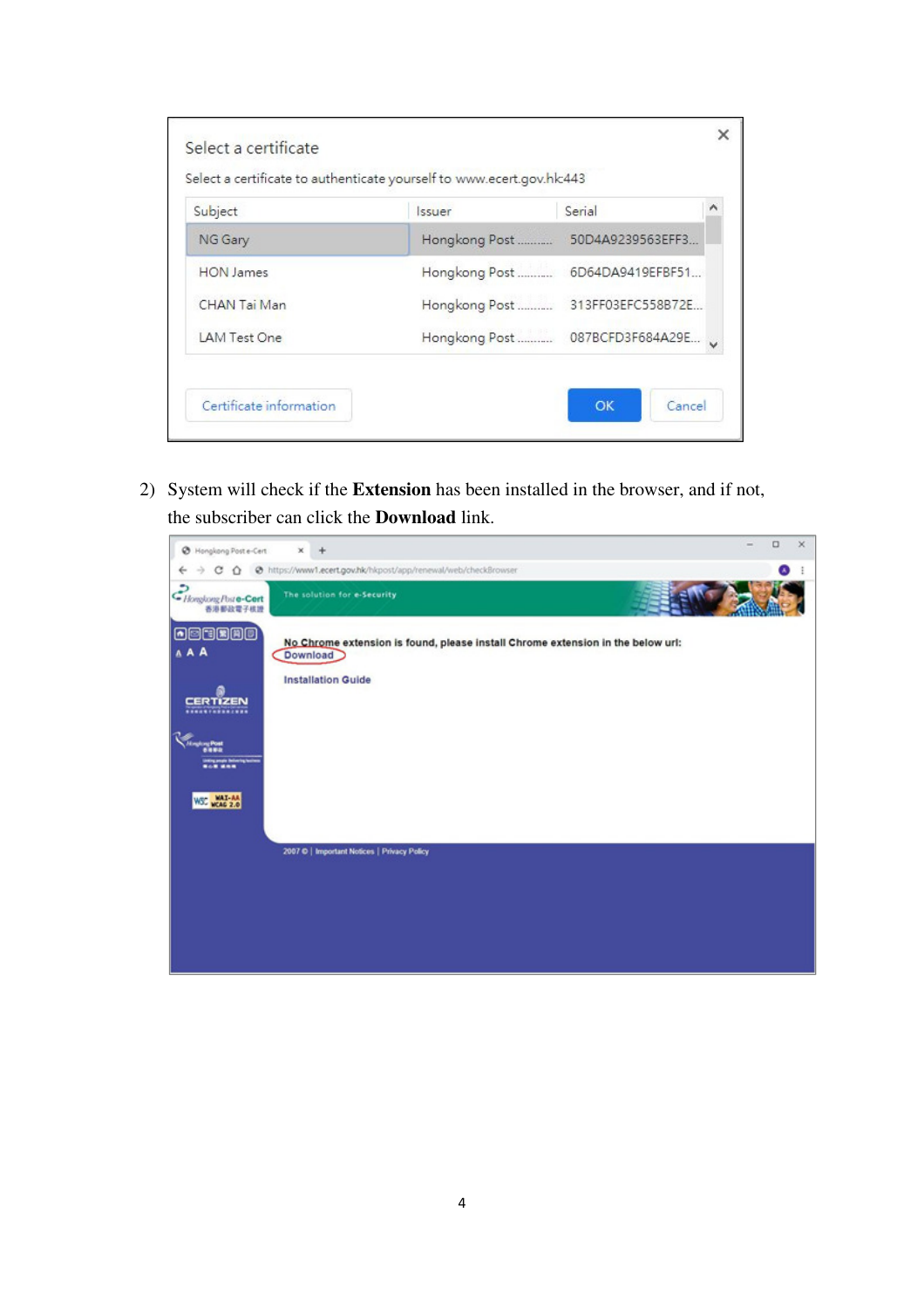3) The browser will open a new web page and forwards to "**e-Cert (Personal) Renewal Extension**" in **chrome web store**. Click "**Add to Chrome"** button.

| Hongkong Post e-Cert<br>e-Cert (Personal) Renewal Exter X<br>$+$<br>$\times$                                                                                                                            |                      | $\Box$ | $\times$ |  |  |
|---------------------------------------------------------------------------------------------------------------------------------------------------------------------------------------------------------|----------------------|--------|----------|--|--|
| A chrome.google.com/webstore/detail/e-cert-personal-renewal-e/eapkmojpciblcdaiiknpdfakaefkpnad?hl=en-US&authuser=4<br>C                                                                                 |                      |        |          |  |  |
| chrome web store<br>hkpca.ext@gmail.com v<br>n                                                                                                                                                          |                      |        |          |  |  |
| Home > Extensions > e-Cert (Personal) Renewal Extension                                                                                                                                                 |                      |        |          |  |  |
| e-Cert (Personal) Renewal Extension<br>$\mathcal{C}^{\mathcal{D}}_{\mathit{Haglog} \mathit{flue}\text{-\textsf{Cat}}}$<br>Offered by: Hongkong Post e-Cert<br>★★★★★ 0   Productivity   <u>●</u> 6 users | <b>Add to Chrome</b> |        |          |  |  |
| Privacy practices<br><b>Overview</b><br>Reviews<br>Support<br>Related                                                                                                                                   |                      |        |          |  |  |
|                                                                                                                                                                                                         |                      |        |          |  |  |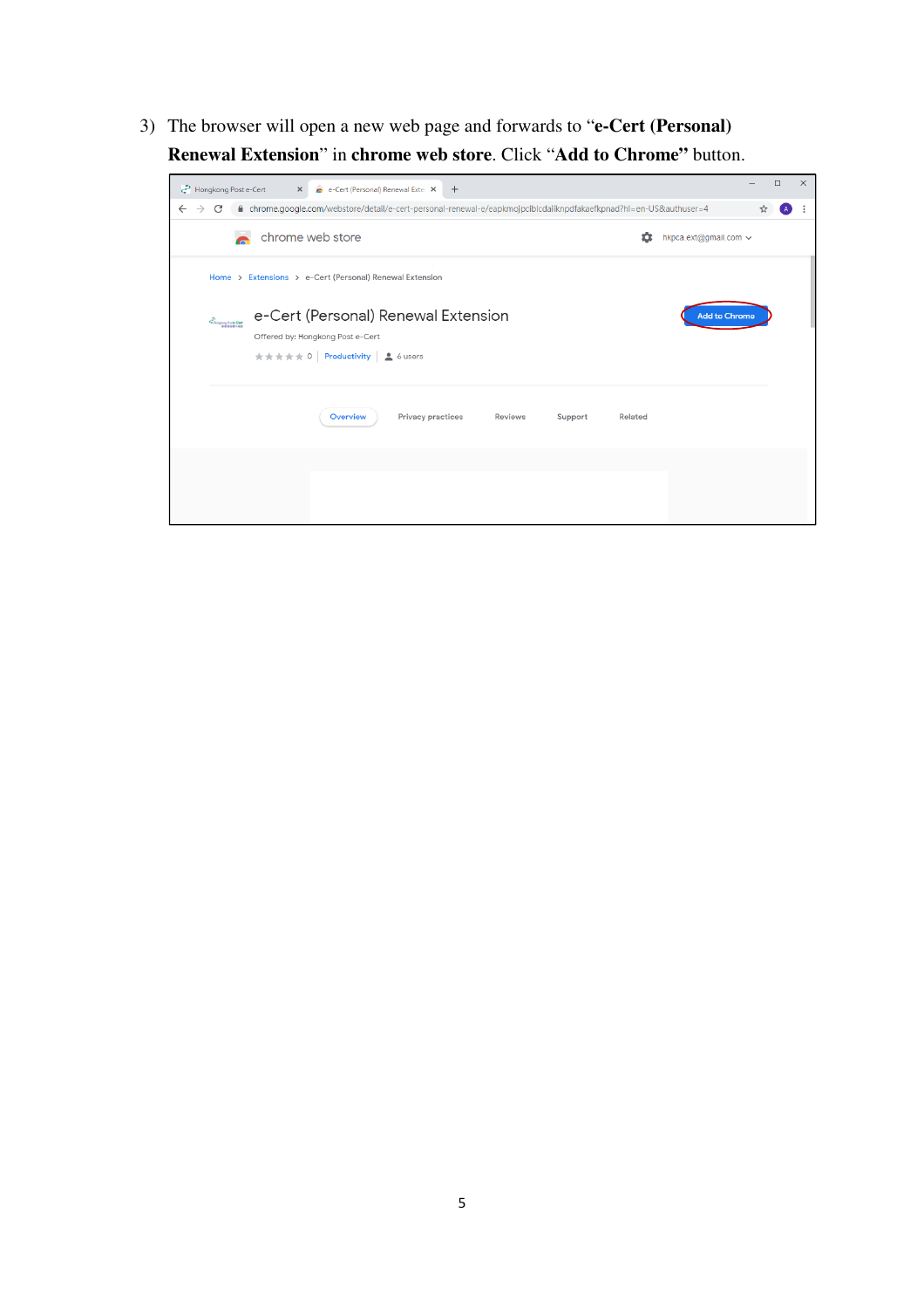4) Click "**Add extension"** to confirm as follows:-



5) After installation, close the **chrome web store** page and continue the Hongkong Post e-Cert (Personal) online renewal procedures.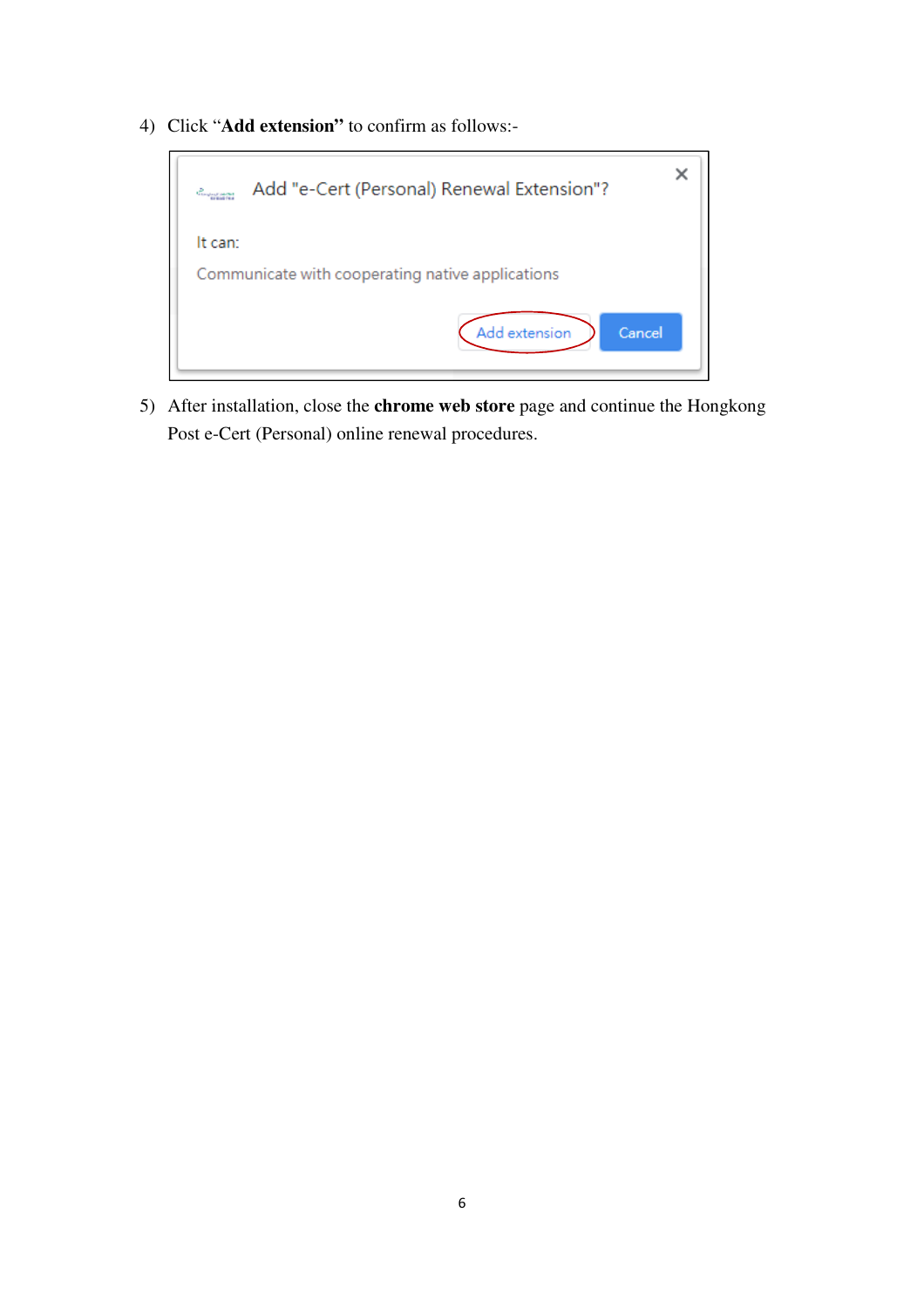# **3. Uninstallation Steps**

To uninstall the **Extension** (if necessary), subscriber can follow the steps below.

1) Open Chrome, click the top-rightmost button, and then click **Settings**.

| $\times$<br>S about:blank<br>$+$                    | $\times$<br>$\Box$<br>$-$                                                                       |
|-----------------------------------------------------|-------------------------------------------------------------------------------------------------|
| 1 about:blank<br>$\rightarrow$<br>C<br>$\leftarrow$ | $\frac{1}{24}$<br>$\boldsymbol{\Theta}$<br>$\ddot{\phantom{a}}$                                 |
|                                                     | $Ctrl + T$<br>New tab<br>$Ctrl + N$<br>New window<br>$Ctrl + Shift + N$<br>New incognito window |
|                                                     | History<br>×<br>$Ctrl + J$<br>Downloads<br>Bookmarks<br>×                                       |
|                                                     | 11<br>$- 100%$<br>Zoom<br>$+$                                                                   |
|                                                     | $Ctrl + P$<br>Print<br>Cast<br>$Ctrl + F$<br>Find<br>More tools                                 |
|                                                     | Paste<br>Edit<br>Cut<br>Copy                                                                    |
|                                                     | Settings<br>Help                                                                                |
|                                                     | Exit                                                                                            |
|                                                     | Managed by your organization                                                                    |

2) In the left column, click **Extensions**.

| G chinese translate - Google 搜尋 ×                                                 | $\Box$<br>$\times$<br>-              |                                                                                                |              |  |  |
|-----------------------------------------------------------------------------------|--------------------------------------|------------------------------------------------------------------------------------------------|--------------|--|--|
| $\Theta$<br>C<br>Chrome   chrome://settings<br>☆<br>$\rightarrow$<br>$\leftarrow$ |                                      |                                                                                                |              |  |  |
| <b>Settings</b>                                                                   |                                      | $\alpha$<br>Search settings                                                                    |              |  |  |
| ۰                                                                                 | You and Google                       | 脚<br>Your browser is managed by your organization                                              |              |  |  |
| 自                                                                                 | Autofill                             | You and Google                                                                                 |              |  |  |
| Ø                                                                                 | Safety check                         | Get Google smarts in Chrome<br>Turn on sync<br>Sync and personalize Chrome across your devices |              |  |  |
| ⊕                                                                                 | Privacy and security                 | Sync and Google services<br>٠                                                                  |              |  |  |
|                                                                                   | Appearance                           | Chrome name and picture<br>×                                                                   |              |  |  |
| Q                                                                                 | Search engine<br>Default browser     | Import bookmarks and settings                                                                  |              |  |  |
| ⊟<br>$\cup$<br>On startup                                                         |                                      | ٠                                                                                              |              |  |  |
|                                                                                   | Autofill<br>Advanced<br>$\mathbf{v}$ |                                                                                                |              |  |  |
|                                                                                   |                                      | Passwords<br>$\rightarrow$<br>$O_T$                                                            |              |  |  |
| Extensions                                                                        | 乙<br>About Chrome                    | Payment methods<br>目<br>$\,$                                                                   |              |  |  |
|                                                                                   |                                      | Addresses and more<br>۰<br>$\,$                                                                | $\mathbf{v}$ |  |  |